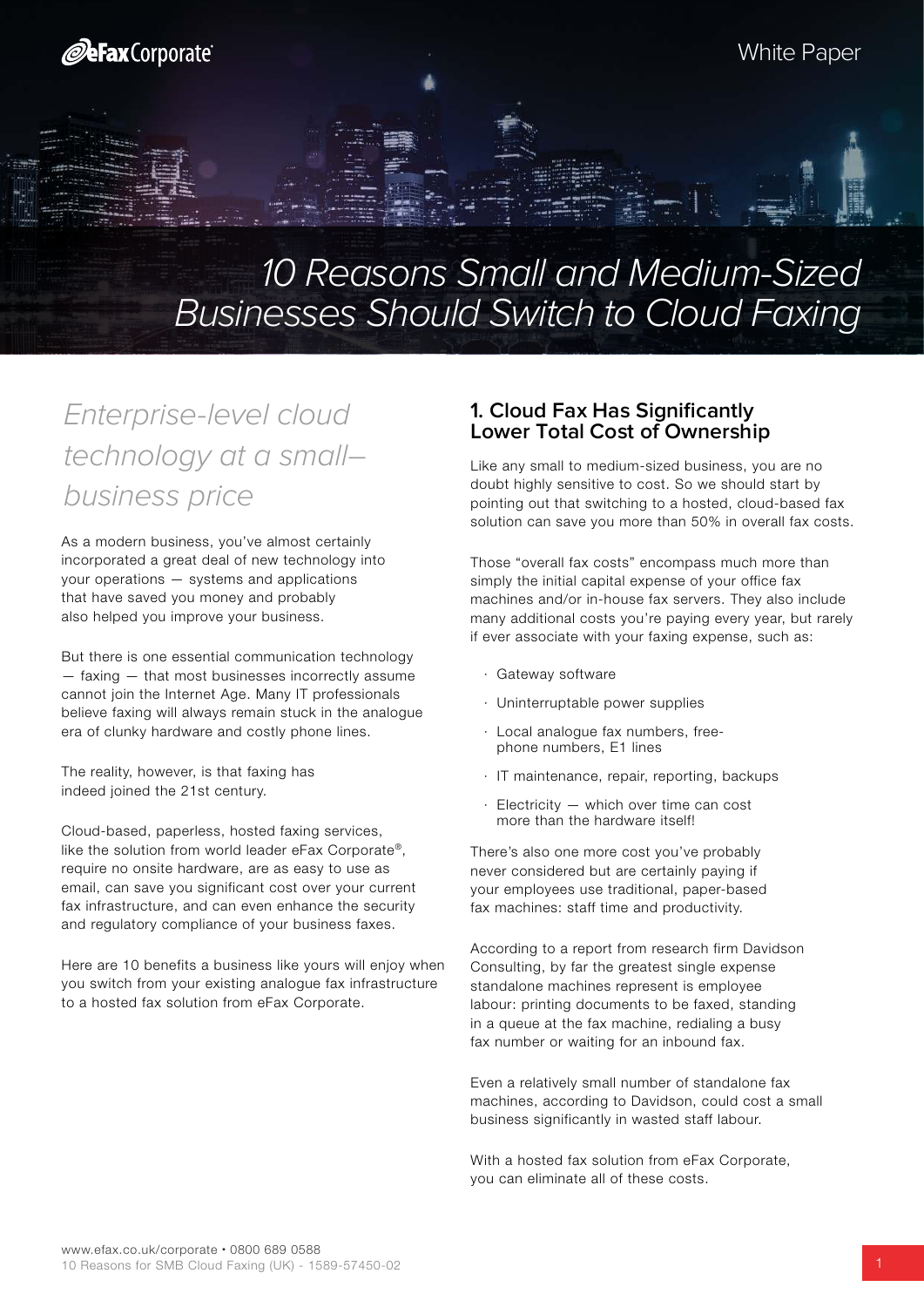

#### **2. Cloud Fax Can Increase Your Document Security**

How can you ensure the privacy and confidentiality of a paper fax — whether sent or received — if it is left unattended for any period of time on your office fax machine?

Paper-based faxing is not secure — which is why it falls short of compliance with EU data-privacy regulations.

With the eFax Corporate cloud-fax solution, however, your faxes enjoy the highest levels of security both in transit and at rest. Faxes are SSL-encrypted when sent and then stored in your email inbox using 256-bit encryption. Our parent company j2 Global® operates more than 27 data centres and colocations worldwide, including within the UK, to support the eFax network. Our data centres are maintained in top telco-grade (Tier 3 or 4) facilities operated by major hosting providers.

That's why among the billion fax pages eFax Corporate transmits electronically every month, hundreds of millions are for our customers in industries where regulations are strictest and data privacy is essential. Indeed, eFax Corporate's customers include many of the most successful healthcare providers, financial service organisations and legal practices businesses whose client confidentiality is a must.

Ask us to provide you with the full-security summary that outlines our data protection and security governance.

#### **3. Cloud Fax Can Enhance Your Regulatory Compliance**

Regulations governing customer data privacy, record keeping and reporting are ever changing — but we do know that for many regulations sending and receiving sensitive client data by paper-based fax falls short of compliance.

That's where eFax Corporate can help. Through secure and encrypted data transfer — transmitting faxes securely online — as well as digital tracking, clear audit trails and secure file storage, eFax Corporate helps ensure your online faxing is protected and private — and that it complies with the strictest mandates of data privacy regulations.

#### **4. Cloud Fax Offers Easy Porting of Existing Business Fax Numbers**

One obstacle small businesses often face when upgrading to a new technology — even a technology they know will improve their operations and save them money  $-$  is that the upgrade process itself requires so much time, effort and resources that it threatens to undermine current operations.

Not so with an upgrade from analogue faxing to a cloud fax solution from eFax Corporate.

You can keep your existing business fax numbers, so you won't need to re-do your marketing materials and business cards or update your website.

Plus, our engineering team will handle all of the porting of your numbers for you, working with your old telecom provider to transfer the numbers to new eFax virtual numbers that simply forward to your employees' email inboxes.

The transition couldn't be simpler!

#### **5. A Cloud Faxing Solution from eFax Corporate is Easily Scalable**

Another obstacle small businesses often encounter when upgrading to a new technology is answering this longterm question: "Will this technology still support us and be cost-effective when we grow into a big business?"

With eFax Corporate, there's no need to worry about the cloud faxing solution's ability to grow with your organisation. As the world's #1 cloud faxing provider, eFax manages the digital fax services for some of the world's largest enterprises, whose employee's number in the tens of thousands and who send hundreds of the thousands of fax pages every month.

With eFax Corporate, your online fax service will support you whether you have 25 employees or 25,000 — and adding new virtual fax numbers to accommodate your expanding team takes just minutes.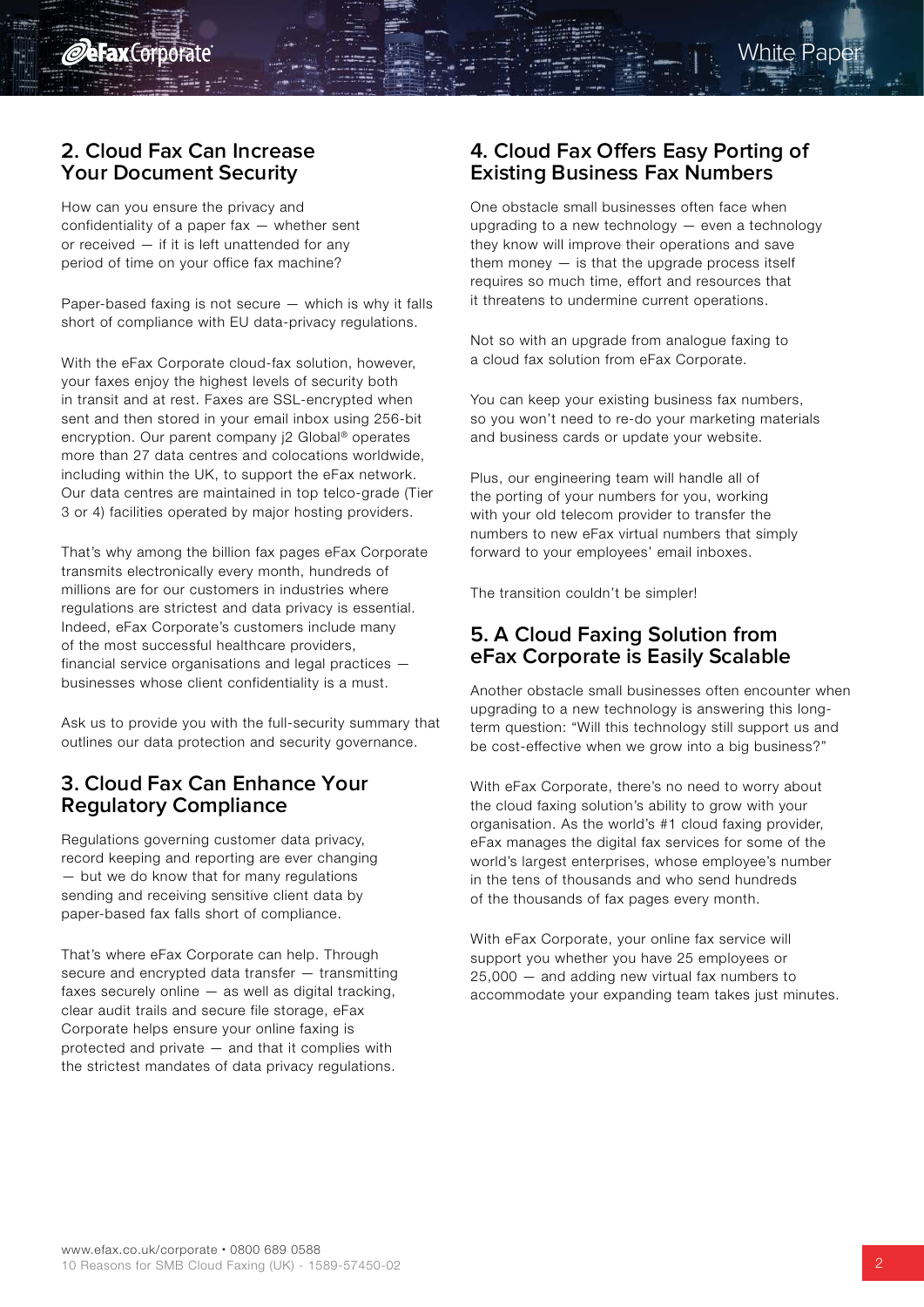

#### **6. A Cloud Fax Solution Can Work Seamlessly With Your Multifunction Printers**

You might also wonder if, with a cloud fax solution, you can still integrate your faxing with your existing onsite multifunction printers (MFPs) that serve as copiers, scanners and printers. The answer is yes! In fact, eFax Corporate can help you derive even more benefit and higher ROI from those machines by expanding their role to cloud faxing.

Because eFax Corporate is a cloud fax solution, you can use our MFP Fax Direct Feature to easily integrate eFax services into your MFPs. This reduces your overall faxing cost (eliminating fax machines, fax paper and other supplies), increases productivity (enabling your staff to share and store documents conveniently online), and enhances the security of your business faxes.

#### **7. A Cloud Fax Solution from eFax Corporate Provides You a Dedicated Account Manager**

Yet another potential sticking point for businesses looking to upgrade to a new technology is concern that after they make the initial purchase they'll be all alone to manage the transition.

But with eFax Corporate, you're never alone. From your first point of contact with us, you will be assigned a dedicated eFax Corporate account manager, who will learn about your business, gain a full understanding of your specific business-faxing needs, and help you develop a customised solution for your organisation one that's easily scalable (up or down) at any time.

Your dedicated account manager will be there to walk you through the entire process — from setting up your account, to transferring any existing fax numbers you have over to your eFax Corporate service, to showing you how to manage users and generate fax usage reports, to answering any questions you or your IT team have.

## **8. A Cloud Fax Solution That is as Easy to Use as Email**

Okay, but how long is it going to take to train my staff on this new technology? Fair question. If your employees know how to use email, it'll take about 5 minutes.

Unlike most new applications or processes a business might transition to, switching your staff to online faxing won't require any special training and won't result in any downtime while employees get familiar with the new system.

Indeed, it will take literally just a few minutes for your team to figure out how to send and receive faxes by email or through their secure eFax Corporate online interface.

#### **9. Cloud Faxing from eFax Corporate Offers an Enterprise- Level Solution at Small Business Price**

Although most businesses still use traditional, paperbased fax machines, large enterprises have for many years been enjoying the benefits of faxing online with eFax Corporate. One reason so many large businesses use cloud faxing is its affordable pricing.

As a small to medium-sized business, you can have access to the same eFax Corporate cloud faxing solution that so many enterprises rely on for their business faxing.

You can enjoy the same service these large organisations have, complete with all features — faxing by email, fax-number porting, secure archiving online of all faxes, MFP integration, enhanced security and compliance, and more — all for a small-business price.

#### **10. You Can Try eFax Corporate Completely Free**

Still not convinced it's time to upgrade your costly fax infrastructure to a hosted fax solution from world leader eFax Corporate?

We'll let you and your staff try the full-featured online faxing service free for 30 days — no risk, no obligation.

Just contact one of our team and we'll get you set up right away with your eFax Corporate free trial.